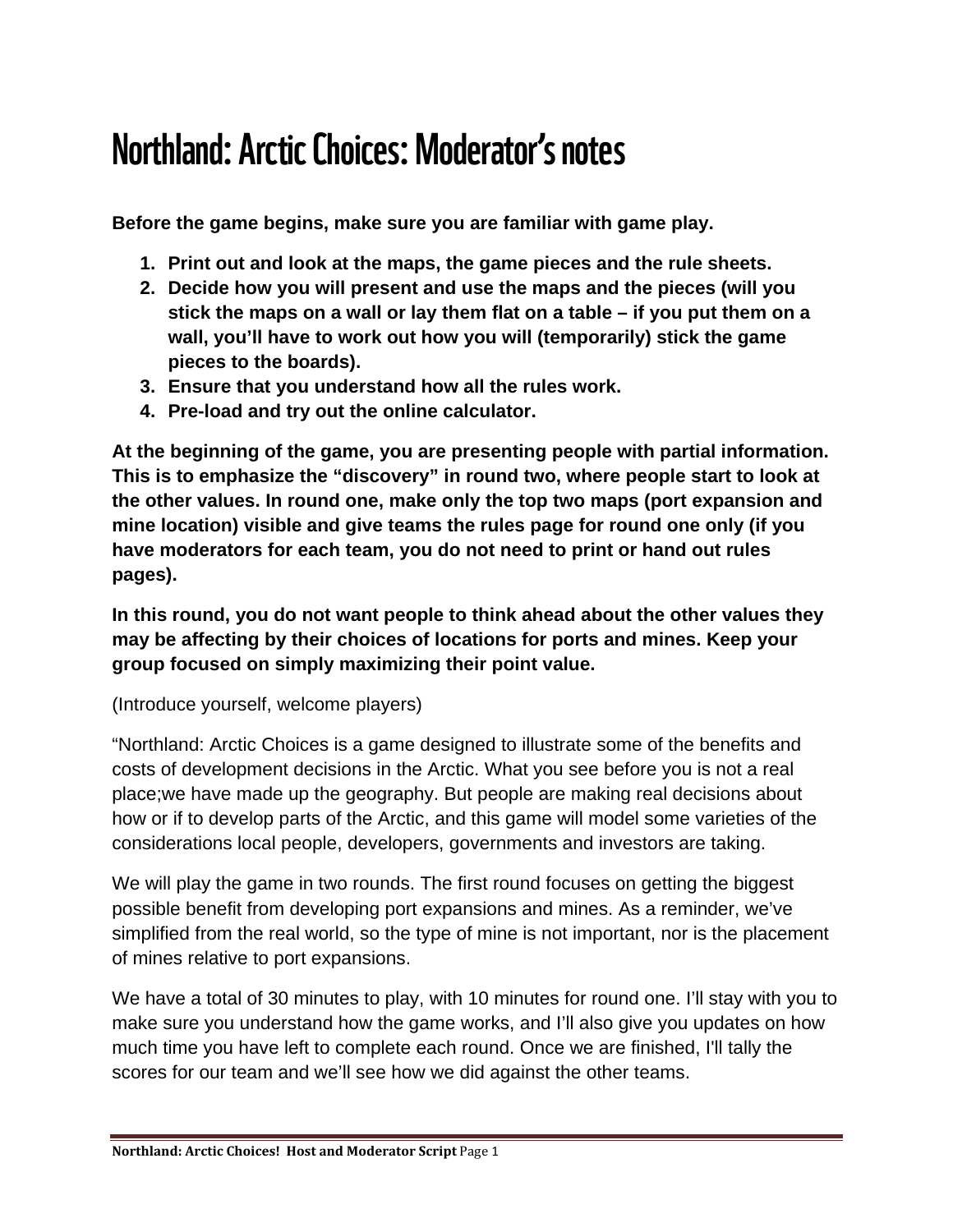Take a look at the board, and the rules for round one.

**(allow five minutes for people to look at board and rules, answer any basic questions)**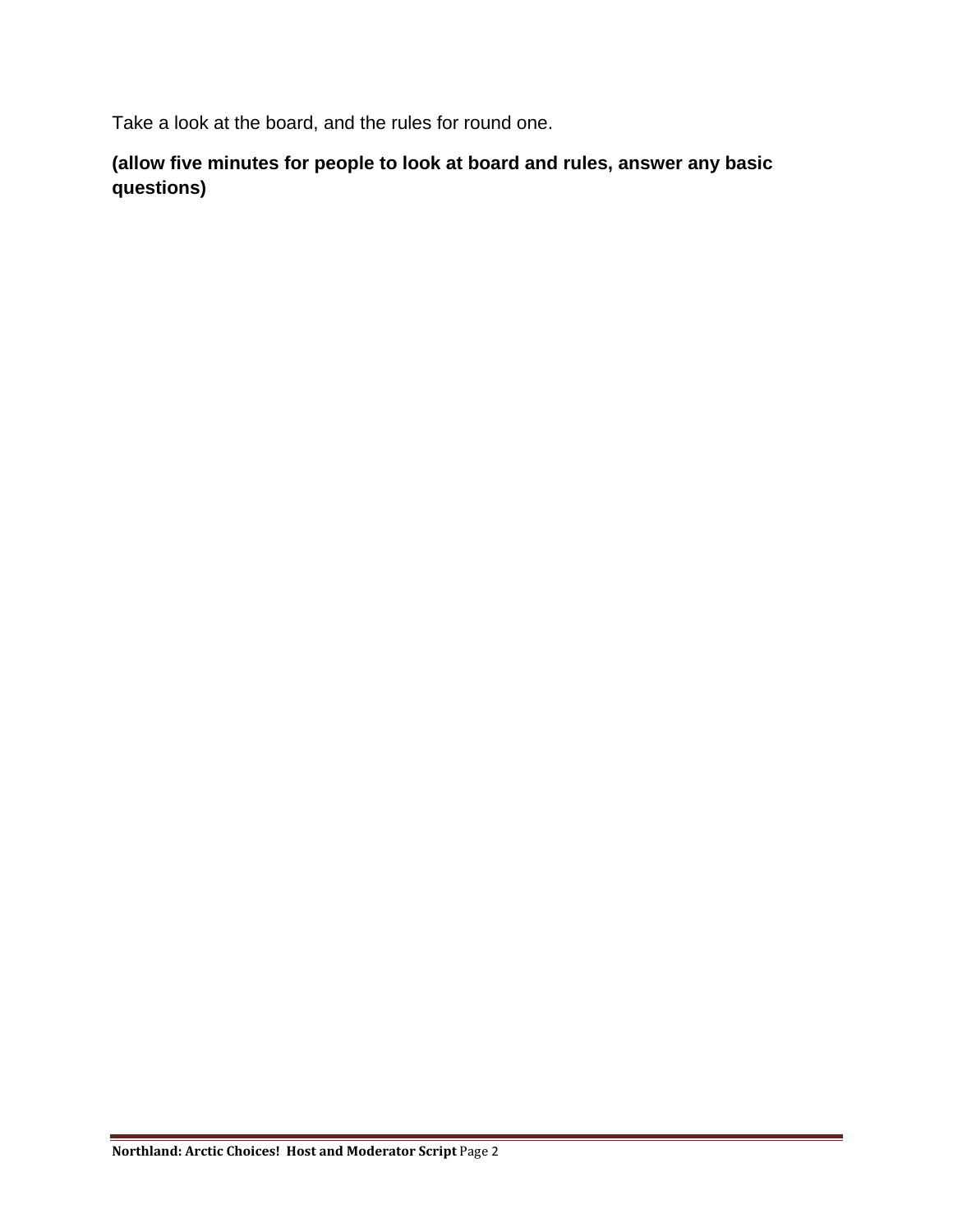# Round One (10 minutes)

On the wall, we have two maps of "Northland" on the Arctic coast. Your job – as a Northland decision-maker – is to earn the greatest returns by strategically expanding existing port developments and placing new mineral extraction sites on the map. The map on the left shows the value of port development locations. Preferred areas are free of ice, with deep channels and safe anchorages, with minimal costs to construct and maintain associated infrastructure. The map on the right shows the potential value of existing mineral resources. This value is based on the estimated market value of the mineral, minus operating costs. *[Point out the legends next to the maps to show points.]*

Here are your 4 port infrastructure expansion options and 4 mineral leases. They stick to the board, so once your team decides where each one should go, just stick them in place. You earn points associated with the squares that overlap your developments. Port expansion must be put in places that are adjacent to an existing port as indicated by the vertical lines*.*

One quick note: you only earn points once from anywhere on the map, so avoid overlapping ports or mineral leases on the same cells.

Once you have placed all eight, I'll tally scores for this round on a game calculator.

#### Go ahead and play!

#### **Round One Facilitator's Notes:**

- **1.** Answer questions as they arise and help steer group members when needed.
- **2.** As group begins to complete round, begin entering coordinates into the calculator (to minimize lag time).
- **3.** Scoring calculator can be downloaded from **http://www.geointerest.frih.org/northland/game.html**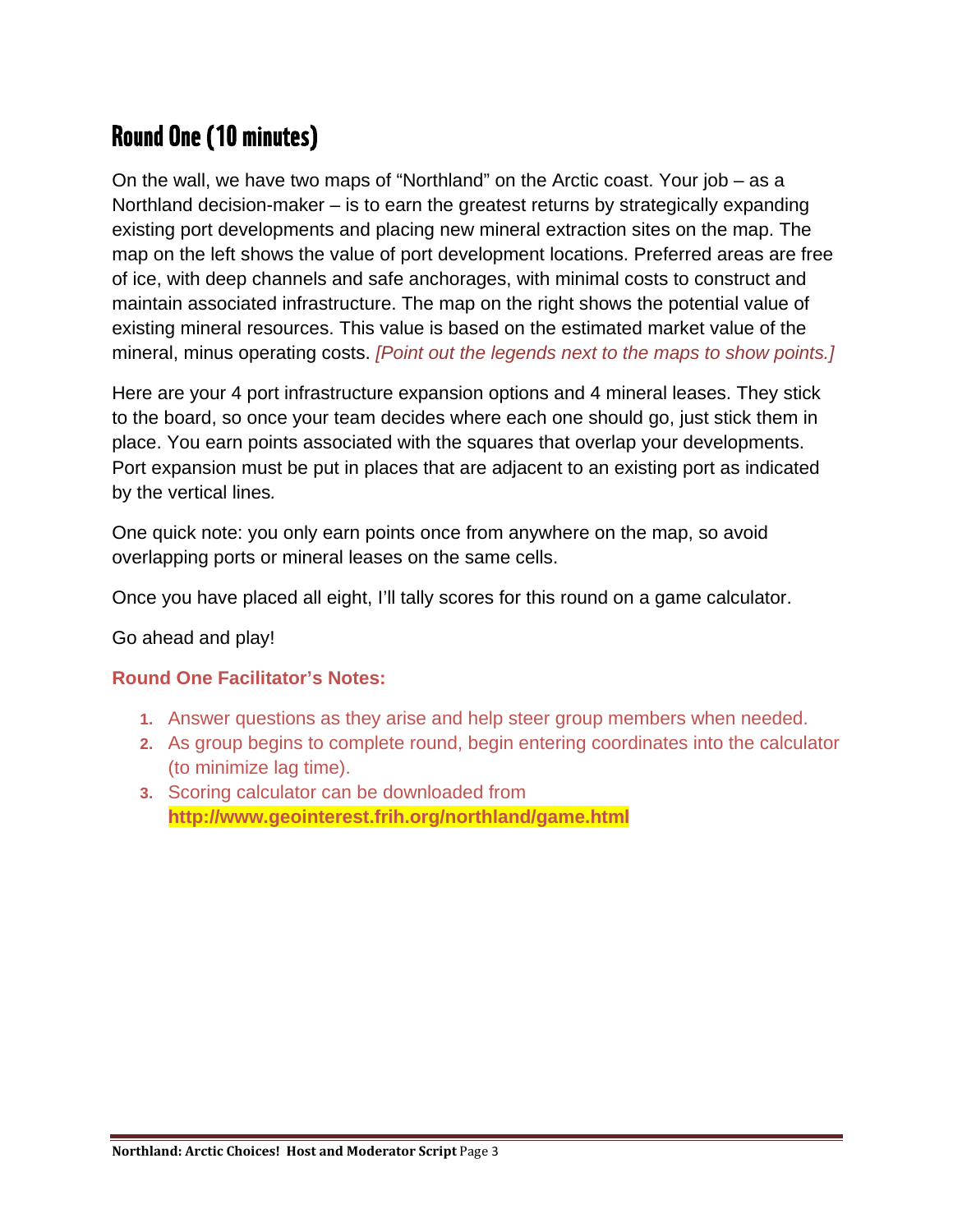## Round Two (15 minutes)

**In this round, you reveal the "hidden values" on the bottom two maps, and give people a chance to revise how they placed their developments, now that they are playing with more complete information. We are not suggesting that these are the only values that should be taken into account in development decisions, but that they represent examples of some of those other values. We also use points for the values represented, but this is not intended to suggest that all values (such as cultural, social, or spiritual values) can be given a value that is expressed in numbers.**

I hope everyone had a good time during round one. I've had a chance to add your scores and you earned \_\_\_\_\_ points for your port expansion and \_\_\_\_\_ for your mineral developments. Nice job.

However, we limited you in ways that would not be encountered in the real Arctic. We did not allow you to think about other important parts of the development equation, the impacts of your developments on other values. This game is intended to demonstrate how natural values can become an integral part of a planning process, not an afterthought. So, when I calculated your points earned in round one, I also calculated how natural values such as local foods and tourism opportunities might be lost due to your development decisions.

As we simplified the development decisions, we have also simplified the natural values. Real natural values in the Arctic go beyond the two sets of values that we have shown here, and they are not always possible to count up in money or in any other way of assigning points. By necessity, to make this game, we've had to make things simpler than the real world.

### *[Remove Round Two cover sheet.]*

#### *[Write scores on board for loss in points from subsistence use and tourism potential.]*

In our game play, when we take into account nature's value, we lose points for our developments' impacts on species such as fish and mammals that are important to local people for subsistence on land and in the sea. Communities of people live along the coast of Northland as indicated on the subsistence use map. They wish to continue hunting and fishing and to earn income from eco-tourism.

Our decisions on where to construct ports and mines have led to a loss in biodiversity along the coast. That results in point deductions for decreasing the attractiveness of the region to tourists. Tourists will most likely visit alternative sites where they are assured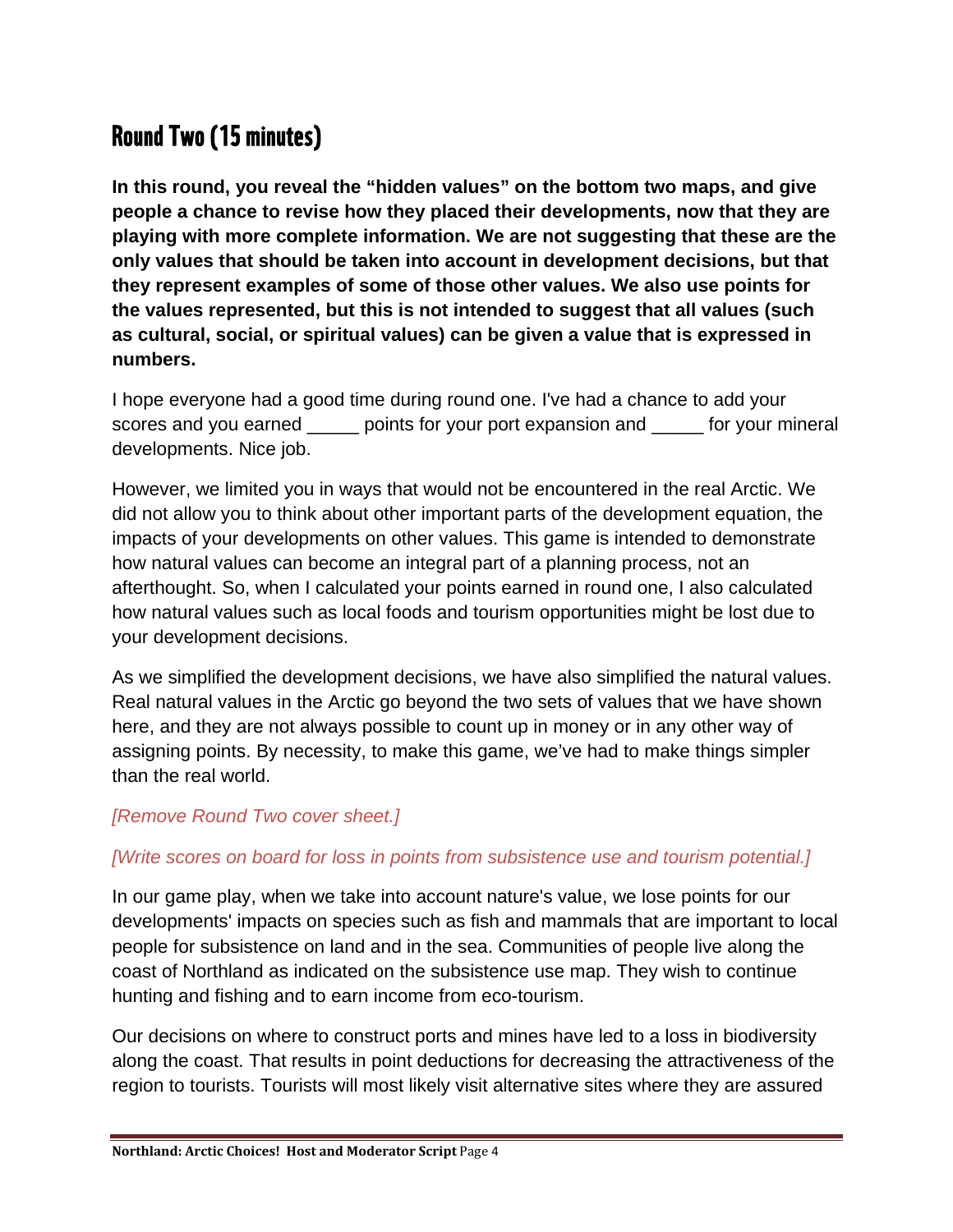of seeing wildlife. And the loss in biodiversity also means that local communities will no longer be able to hunt and catch the same amount of meat and fish with the same level of effort, affecting their health and wellbeing.

In Round 2, we are giving you a chance to make development decisions that incorporate the two sorts of natural values that you see on the new maps. Your goal now is to earn the most points by practicing smart planning and accounting for nature's value. There are two ways to improve your score.

First, you can create shipping regulation zones with the one-cell squares. Regulating shipping can mean lower impacts on peoples' access to traditional resources and reduced risks and conflicts with fishing and tourism operators. So, by placing shipping regulation zones on the map, you can preserve values of subsistence use and tourism potential in those cells. However, by rerouting shipping traffic, you also lose a percentage of the points you would have earned for port development, to account for the added cost of shipping. What percentage you will lose is on your round 2 rule sheet. *[Demonstrate how the vessel regulation zone is placed and how the points in that cell would not be earned or lost.]* You may place up to 4 shipping regulation zones on the map.

Second, you have the option to relocate any or all of your port expansion and mineral developments to new locations to minimize impacts on subsistence use and tourism value, while still trying to cover high value locations. You are trying to find a balance between maximizing your profits from development and harming the least amount of habitat and the species that rely on it.

You have fifteen minutes to complete round two. I'll be here to answer any questions you have, and to give you updates on how much time you have left.

### *[Play round two.]*

Great job team. We will regroup and announce the winners.